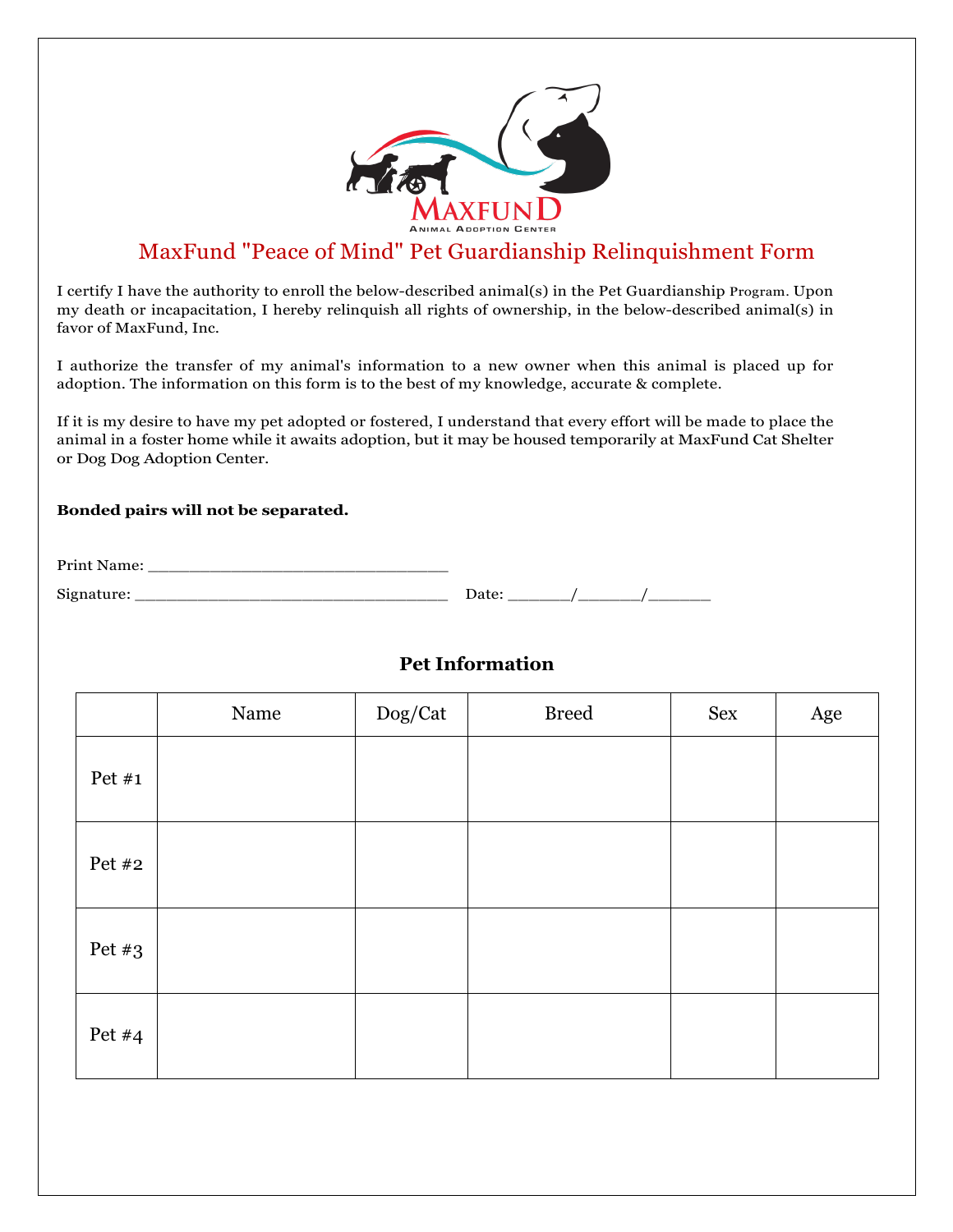

# MaxFund "Peace of Mind" Pet Guardianship Enrollment

*Fill out this enrollment form for your pet(s) and send a copy to the executor of your will, your attorney, your pet guardians, MaxFund, Inc., and any family or friends who can help ensure your wishes are carried out. Keep copies for yourself with your important papers. You can download additional forms at www.maxfund.org.*

#### **OWNER INFORMATION**

| In the event of my death or incapacitation, I have made arrangements with MaxFund, Inc.<br>to care for my pet(s). Please contact them at once, as my pet(s) will need to be cared for<br>immediately. I confirm that I have named Ma |  |
|--------------------------------------------------------------------------------------------------------------------------------------------------------------------------------------------------------------------------------------|--|
|                                                                                                                                                                                                                                      |  |
| Please inform the person who has agreed to be my pet's temporary guardian that I am<br>enrolled in MaxFund Inc.'s "Peace of Mind" pet guardianship program.                                                                          |  |
| <b>My Temporary Pet Guardian (if applicable):</b>                                                                                                                                                                                    |  |
| Name: Name and the second contract of the second contract of the second contract of the second contract of the second contract of the second contract of the second contract of the second contract of the second contract of        |  |
|                                                                                                                                                                                                                                      |  |
|                                                                                                                                                                                                                                      |  |
| In the event of my illness or death, MaxFund, Inc. shall be given guardianship of my pets.                                                                                                                                           |  |
|                                                                                                                                                                                                                                      |  |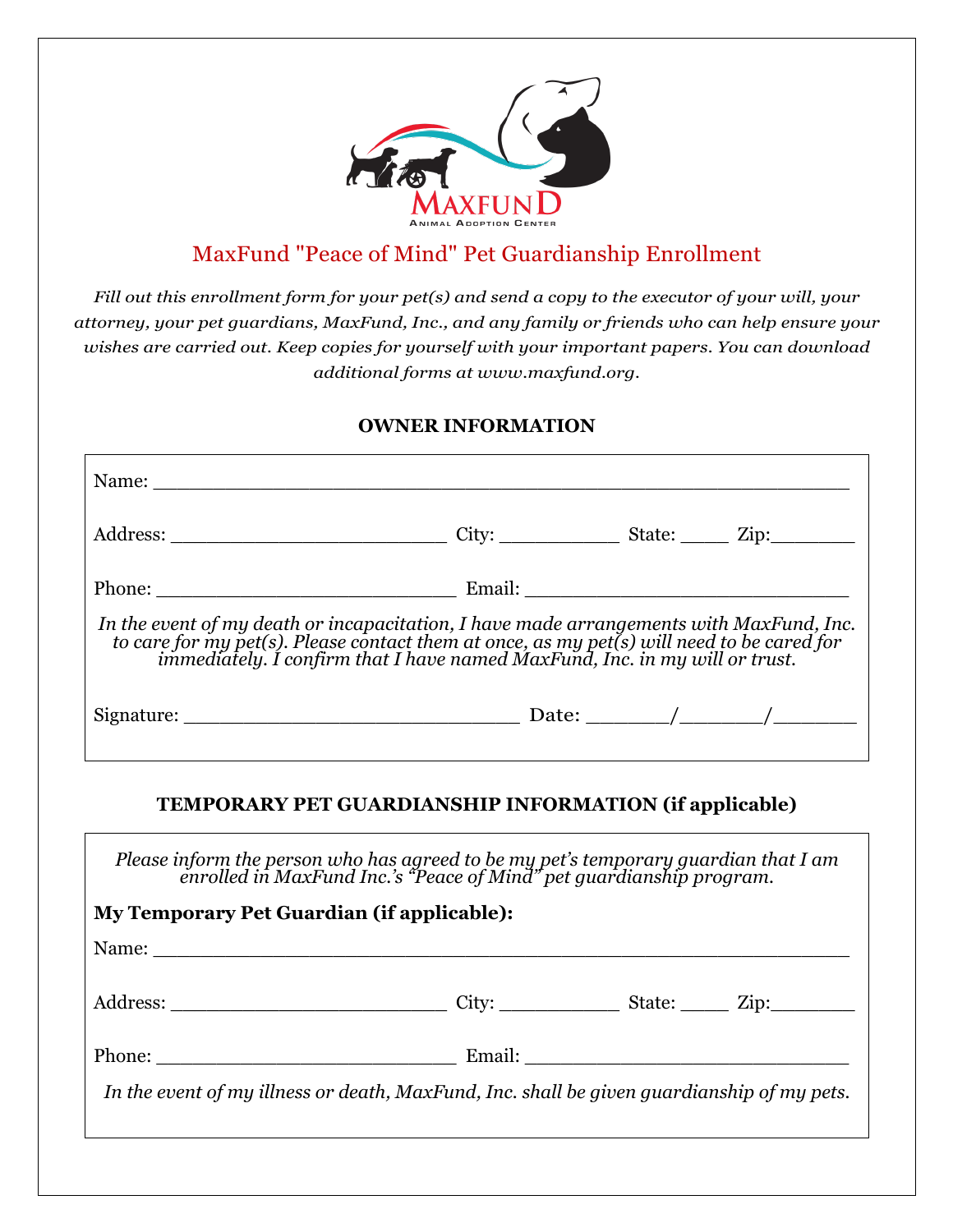## **EXECUTOR OF WILL INFORMATION**

| The Executor of My Will: |                                       |  |
|--------------------------|---------------------------------------|--|
|                          |                                       |  |
|                          | $City:$ State: Zip:                   |  |
|                          | Email: <u>_______________________</u> |  |

#### **PET INFORMATION**

|          | Name | Dog/Cat | <b>Breed</b> | Sex | Age |
|----------|------|---------|--------------|-----|-----|
| Pet $#1$ |      |         |              |     |     |
| Pet #2   |      |         |              |     |     |
| Pet $#3$ |      |         |              |     |     |
| Pet $#4$ |      |         |              |     |     |

# **PLEASE SEND ALL FORMS TO:**

MaxFund Animal Adoption Center

958 Inca St. Denver, CO 80204

ATTN: MaxFund Executive Director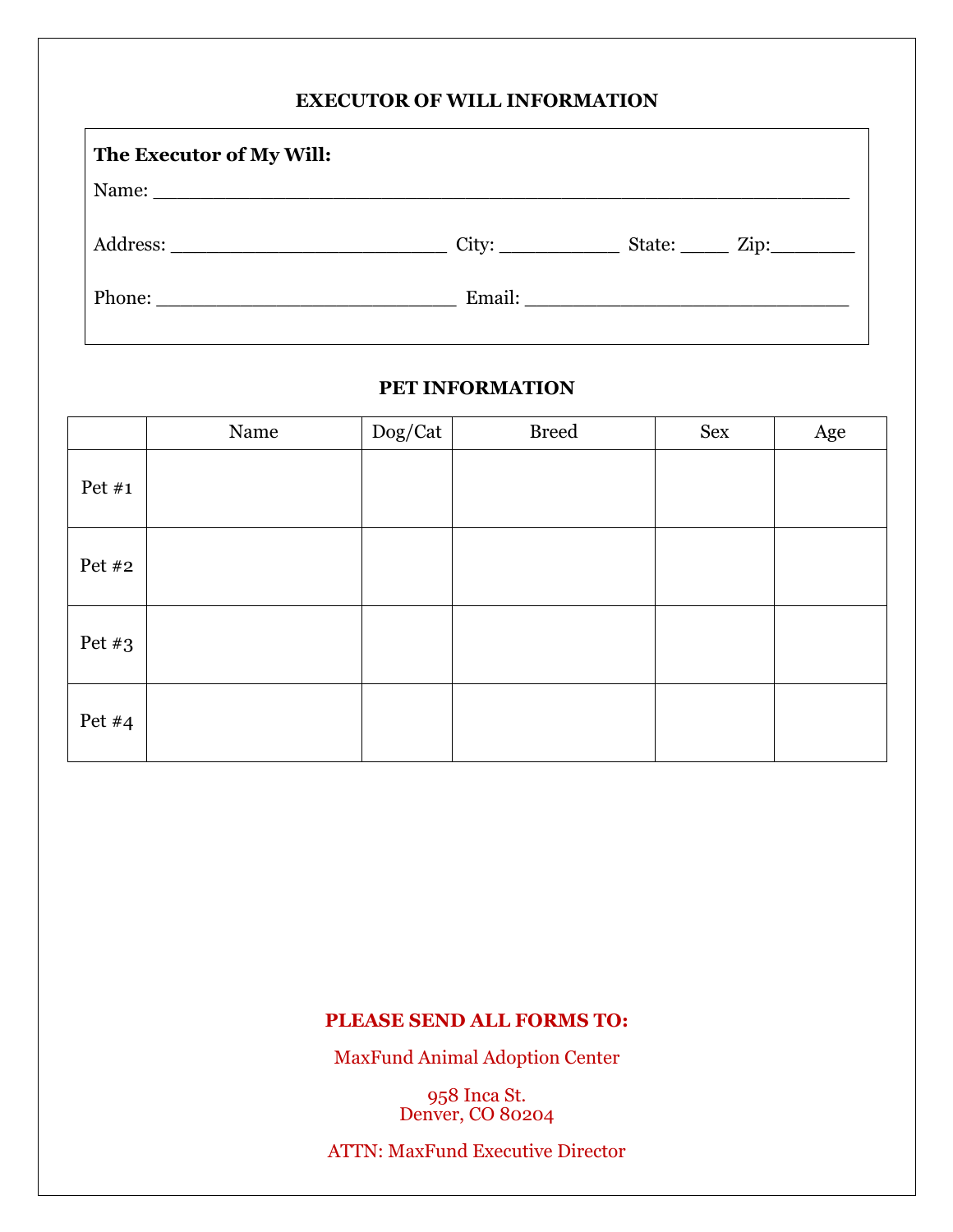

# MEDICAL RECORDS RELEASE AUTHORIZATION

| veterinarian) to MaxFund, Inc.: | I have released my animal(s) to MaxFund, Inc.<br>I authorize the release of all medical records by (name of veterinary practice or |              |                               |     |
|---------------------------------|------------------------------------------------------------------------------------------------------------------------------------|--------------|-------------------------------|-----|
|                                 |                                                                                                                                    |              |                               |     |
|                                 |                                                                                                                                    |              |                               |     |
|                                 |                                                                                                                                    |              |                               |     |
|                                 |                                                                                                                                    |              |                               |     |
|                                 |                                                                                                                                    |              |                               |     |
|                                 |                                                                                                                                    |              |                               |     |
|                                 |                                                                                                                                    |              |                               |     |
| Name                            |                                                                                                                                    | <b>Breed</b> | <b>Sex</b>                    | Age |
|                                 |                                                                                                                                    |              |                               |     |
|                                 |                                                                                                                                    |              |                               |     |
|                                 |                                                                                                                                    |              |                               |     |
|                                 |                                                                                                                                    |              |                               |     |
|                                 |                                                                                                                                    |              | PET INFORMATION<br>$\log/Cat$ |     |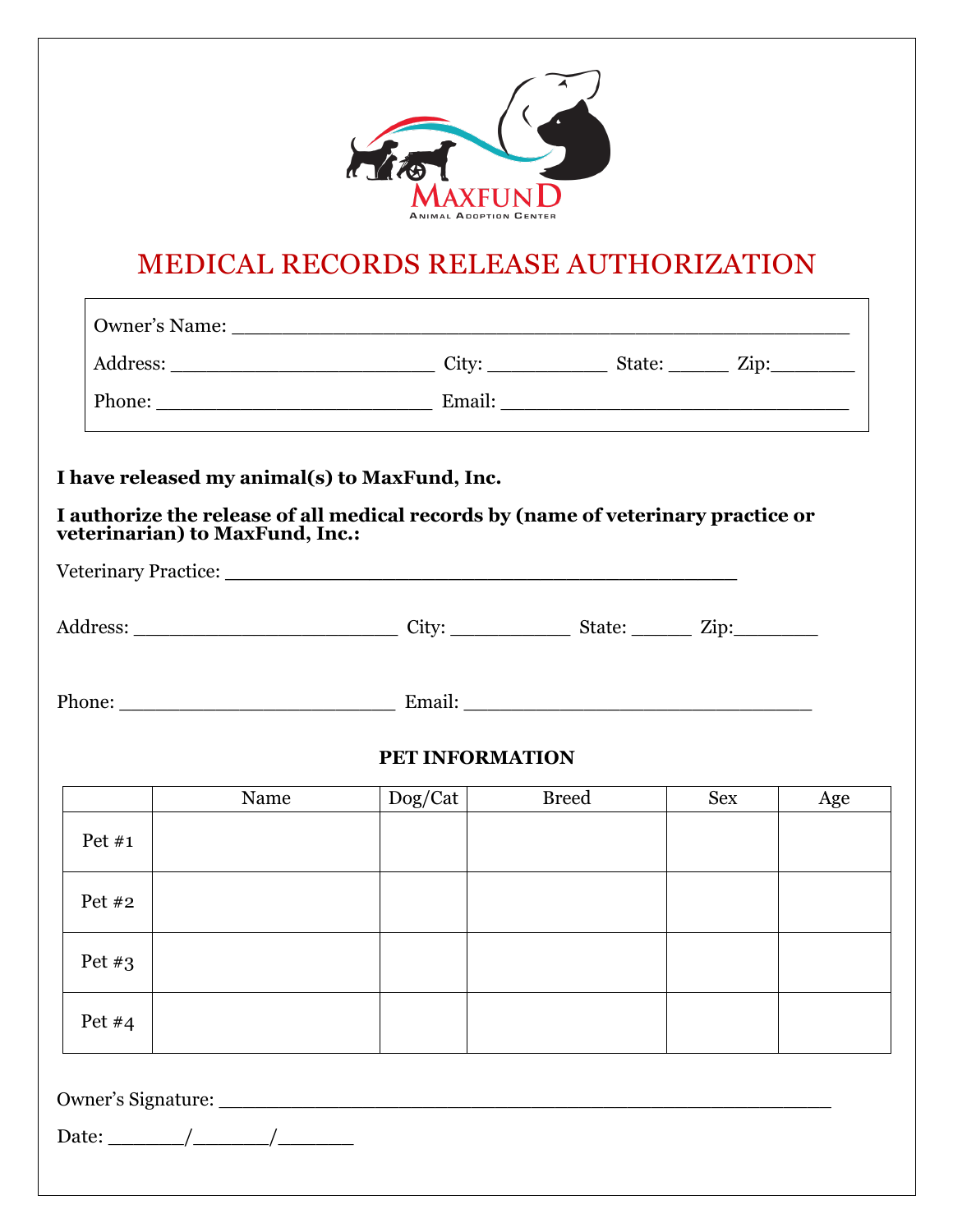

# MaxFund "Peace of Mind" Pet Guardianship Program

Each year, dogs and cats are taken to shelters by family members of owners of all ages who have either gone into nursing homes or who have died leaving no provisions for their beloved companions. In addition to making countless decisions regarding their loved one's estate, these families also have to decide what to do with their loved one's dog or cat. Too often these animals end up in overcrowded, underfunded shelters where they face an unknown fate.

To avoid this situation, MaxFund Animal Adoption Shelter offers its "Peace of Mind" Pet Guardianship Program. By enrolling your pet(s) in this plan, you'll have peace of mind knowing that your beloved pet(s) will be well cared for. Your enrollment will also spare your loved ones from the process of re-homing your pet(s), which can be painful and overwhelming.

#### Benefits of our "Peace of Mind" Pet Guardianship Program include:

- $\triangleright$  Encouraging you to write a detailed bio and care instructions which will be passed onto the pet's future guardian.
- $\triangleright$  Providing each animal with a tag that informs loved ones that the animal is to be cared for by MaxFund, Inc. in the event of an emergency.
- $\triangleright$  MaxFund, Inc. dispatches a volunteer or staff member to pick up your pet from where it is currently housed.
- $\triangleright$  MaxFund, Inc. provides medical care, vaccines, microchipping, etc., as needed while your pet is in their care.
- $\triangleright$  MaxFund, Inc. houses your pet in its shelter, or in an approved, site visited foster home until a forever home can be found.

### **All we ask is that you include a gift to MaxFund in your will. In return, we will do our best to ensure that your beloved pet finds a new home.**

### **HOW TO ENROLL**

#### **Step 1)**

Have an attorney draw up a will or trust for you. Include in it a statement such as, "At the time of my death, I transfer my pet(s)'s ownership to MaxFund, Inc.'s 'Peace of Mind' Pet Guardianship Program."

> Tax ID: #84-1116882 958 Inca St. Denver, CO 80204

#### **Step 2)**

Include a gift in your will or trust to help MaxFund, Inc. sustain care for your pet(s) once they are entrusted to us. Provide MaxFund, Inc. with a copy of those pertinent pages. The gift can be in the form of cash, stocks/bonds, real estate, IRA beneficiary or life insurance beneficiary.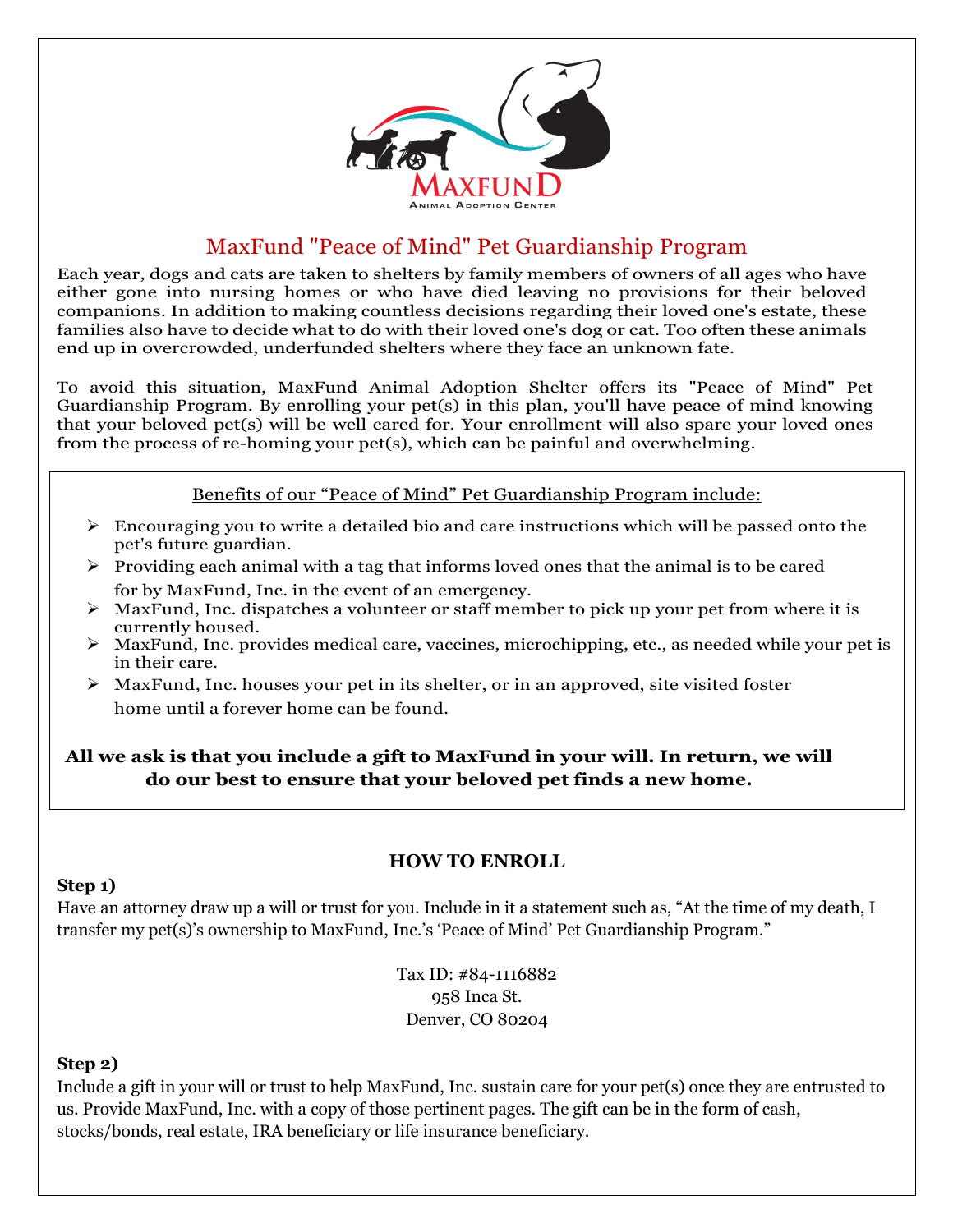# **Step 3)**

Let someone close to you whom you trust, in addition to your attorney, know your wishes and provide that person with MaxFund's contact information.

## **Step 4)**

Complete the enrollment form, pet profile and care forms, and medical release forms. Keep a copy with your will or trust and inform your executor or trustee of your decision. Remember to keep MaxFund informed of any changes.

### **Step 5)**

Post in a predominant place in your home a notice that, in the event of an emergency, your animal(s) is to go to MaxFund.

*NOTE: Please note that this program is for cats and dogs only. The program is limited to four (4) animals per family. More may be allowed on a case-by-case basis.*

# **REMEMBER: Your pets are depending upon you to provide care for them after you are gone.**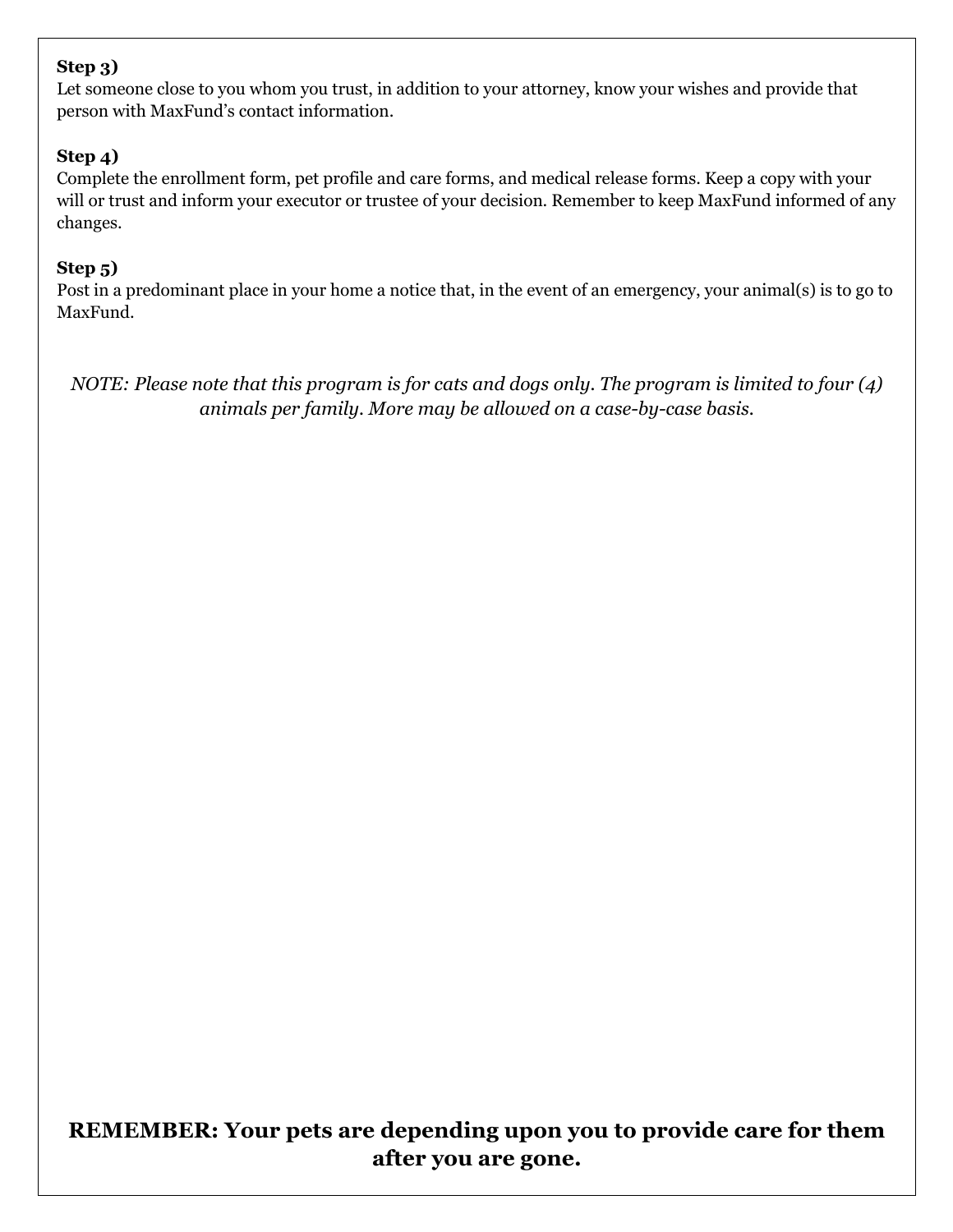

# MaxFund "Peace of Mind" Pet Guardianship Pet Profile

*The loss of a human companion can be devastating for a pet. With the comfort of familiar surroundings gone, a favorite toy or daily routine can help a great deal. The information you provide here can greatly influence the success of your animal's transition into a new home. Be as detailed as possible and provide additional information if necessary—your pets will thank you for it! Fill out a separate profile for each of your pets and send them to the executor of your will, your attorney, your pet guardians, MaxFund, Inc., and any family or friends who can help ensure your wishes are carried out. You can download additional forms* at *www.maxfund.org.*

| Today's Date: $\frac{\sqrt{2\pi}}{2\pi}$                                                                                 |  |  |
|--------------------------------------------------------------------------------------------------------------------------|--|--|
|                                                                                                                          |  |  |
| Sex: (F) (M) Spayed/Neutered: (Yes) (No) Age:                                                                            |  |  |
| ID Tag: (Yes) (No) Microchip: (Yes) (No) Microchip #:                                                                    |  |  |
| Declawed (cat): $(Yes)$ (No) This is my only pet: $(Yes)$ (No)                                                           |  |  |
| This pet is one of ____________ pets in my care (write in the total number of animals you own)                           |  |  |
|                                                                                                                          |  |  |
|                                                                                                                          |  |  |
| Did your pet have previous owners? If yes, please give contact information, if known:                                    |  |  |
|                                                                                                                          |  |  |
| Current Diet (brand names, preferred treats, etc.): Names and South Assembly Diet (brand names, preferred treats, etc.): |  |  |
|                                                                                                                          |  |  |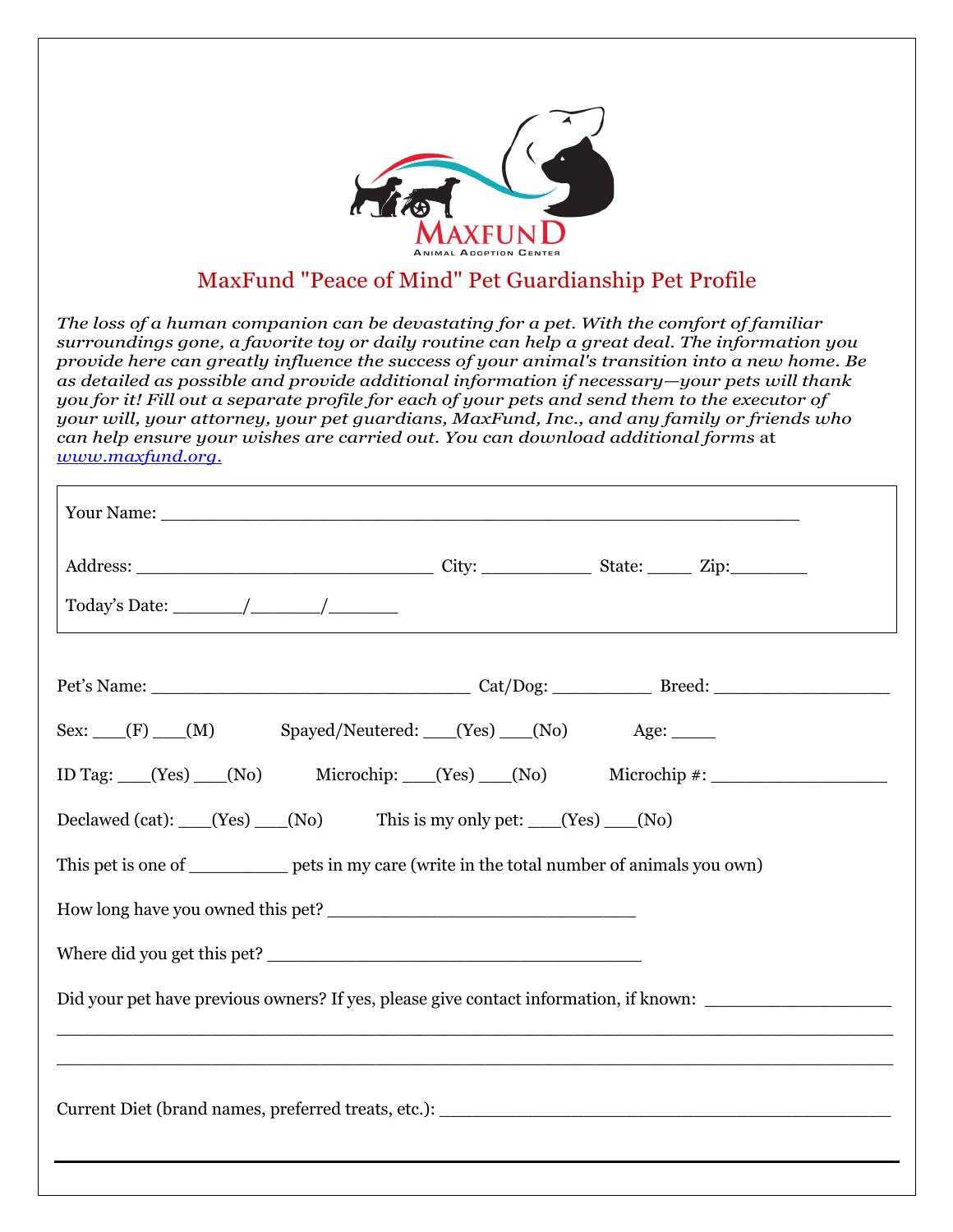| <u> 1989 - Johann John Stone, Amerikaansk politiker (* 1989)</u>                                                                                                                                                                                                                                                                                                                                                                 |
|----------------------------------------------------------------------------------------------------------------------------------------------------------------------------------------------------------------------------------------------------------------------------------------------------------------------------------------------------------------------------------------------------------------------------------|
| ,我们也不能在这里,我们也不能在这里的时候,我们也不能会不能会不能会不能会不能会不能会不能会不能会不能会不能会。""我们,我们也不能会不能会不能会不能会不能会不<br>Conditions requiring vet supervision, symptoms to watch for, previous surgeries, physical limitations, allergies,<br>$etc.:$ and $C.$                                                                                                                                                                                                        |
| <u> 1989 - Francis II.a, martin da basar da basa da basa da basa da basa da basa da basa da basa da basa da</u>                                                                                                                                                                                                                                                                                                                  |
|                                                                                                                                                                                                                                                                                                                                                                                                                                  |
| My pet lives: __(Strictly Indoors) __(Outside) __(In & Out) __(Garage / Porch)                                                                                                                                                                                                                                                                                                                                                   |
| Does your pet use a fenced yard? ___(Yes) __(No)                                                                                                                                                                                                                                                                                                                                                                                 |
| My pet is:<br>(Housebroken)<br>(Not Housebroken)<br>(Uses a litter box)<br>(Uses the Outdoors & litter<br>box) ____(Sometimes has Accidents)                                                                                                                                                                                                                                                                                     |
|                                                                                                                                                                                                                                                                                                                                                                                                                                  |
| Does your pet go for regular walks? (Include frequency, what time of day, favorite location(s), etc.): _______                                                                                                                                                                                                                                                                                                                   |
| <u> 1999 - Jan James James James James James James James James James James James James James James James James</u><br>My pet has lived with: ____(Other animals) ____(Children)<br>If yes, please describe the types of animals your pet has lived with, what ages of children, and any difficulties in<br><u> 1989 - Andrea Stadt Barbara, amerikan basar dan berasal dalam berasal dalam basa dalam basa dalam basa dalam </u> |
|                                                                                                                                                                                                                                                                                                                                                                                                                                  |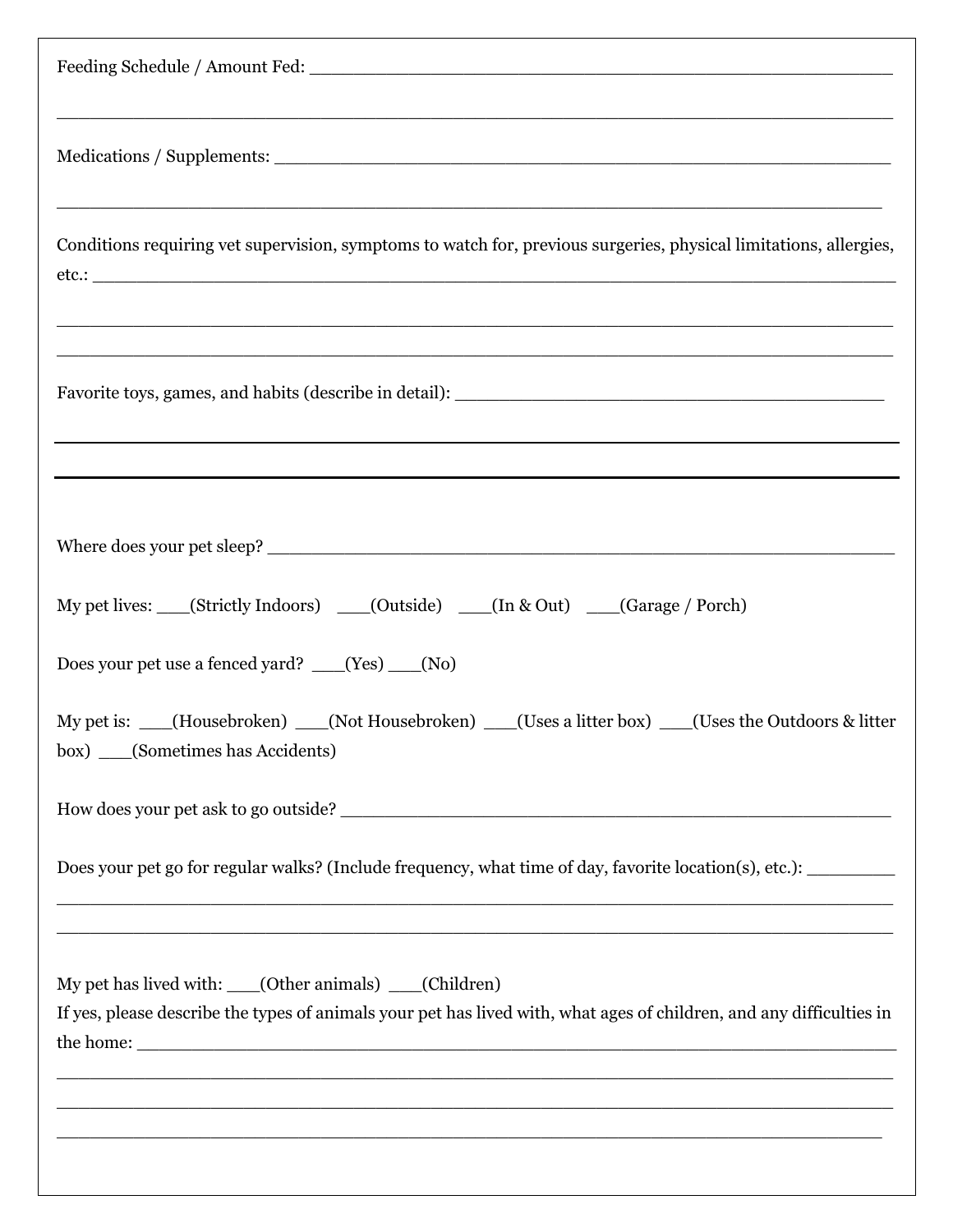| My pet has the following training / knows the following tricks: |  |
|-----------------------------------------------------------------|--|
|                                                                 |  |

List any verbal / nonverbal words or commands your pet responds to, as well as ways in which he/she communicates with you: \_\_\_\_\_\_\_\_\_\_\_\_\_\_\_\_\_\_\_\_\_\_\_\_\_\_\_\_\_\_\_\_\_\_\_\_\_\_\_\_\_\_\_\_\_\_\_\_\_\_\_\_\_

 $\_$  , and the contribution of the contribution of  $\overline{a}$  , and  $\overline{a}$  , and  $\overline{a}$  , and  $\overline{a}$  , and  $\overline{a}$  , and  $\overline{a}$  , and  $\overline{a}$  , and  $\overline{a}$  , and  $\overline{a}$  , and  $\overline{a}$  , and  $\overline{a}$  , and  $\overline{a$ 

\_\_\_\_\_\_\_\_\_\_\_\_\_\_\_\_\_\_\_\_\_\_\_\_\_\_\_\_\_\_\_\_\_\_\_\_\_\_\_\_\_\_\_\_\_\_\_\_\_\_\_\_\_\_\_\_\_\_\_\_\_\_\_\_\_\_\_\_\_

 $\_$  , and the contribution of the contribution of  $\overline{a}$  , and  $\overline{a}$  , and  $\overline{a}$  , and  $\overline{a}$  , and  $\overline{a}$  , and  $\overline{a}$  , and  $\overline{a}$  , and  $\overline{a}$  , and  $\overline{a}$  , and  $\overline{a}$  , and  $\overline{a}$  , and  $\overline{a$ 

\_\_\_\_\_\_\_\_\_\_\_\_\_\_\_\_\_\_\_\_\_\_\_\_\_\_\_\_\_\_\_\_\_\_\_\_\_\_\_\_\_\_\_\_\_\_\_\_\_\_\_\_\_\_\_\_\_\_\_\_\_\_\_\_\_\_\_\_\_

\_\_\_\_\_\_\_\_\_\_\_\_\_\_\_\_\_\_\_\_\_\_\_\_\_\_\_\_\_\_\_\_\_\_\_\_\_\_\_\_\_\_\_\_\_\_\_\_\_\_\_\_\_\_\_\_\_\_\_\_\_\_\_\_\_\_\_\_\_

 $\_$  , and the contribution of the contribution of  $\overline{a}$  , and  $\overline{a}$  , and  $\overline{a}$  , and  $\overline{a}$  , and  $\overline{a}$  , and  $\overline{a}$  , and  $\overline{a}$  , and  $\overline{a}$  , and  $\overline{a}$  , and  $\overline{a}$  , and  $\overline{a}$  , and  $\overline{a$ 

 $\_$  , and the contribution of the contribution of  $\overline{a}$  , and  $\overline{a}$  , and  $\overline{a}$  , and  $\overline{a}$  , and  $\overline{a}$  , and  $\overline{a}$  , and  $\overline{a}$  , and  $\overline{a}$  , and  $\overline{a}$  , and  $\overline{a}$  , and  $\overline{a}$  , and  $\overline{a$ 

Describe in detail your pet's daily routine (walking, feeding, playing, bedtime, etc.): \_\_\_\_\_\_\_\_\_\_\_

Check all that applies to your pet:

\_\_\_ (Protective)

| (Rides well in the car)                          | (Walks well on a leash)         | (Obedience trained)         |
|--------------------------------------------------|---------------------------------|-----------------------------|
| (Talkative / Vocalizes a lot) (Quiet / Reserved) |                                 | (Adaptable)                 |
| (Gets along with cats)                           | (Gets along with dogs)          | (High prey drive)           |
| (Uses scratching post)                           | _____ (Claws / Bites Playfully) | (Enjoys being held / pet)   |
| $\_\_$ (A lap animal)                            | ____ (Outgoing / Friendly)      | ____ (Active / High Energy) |
| (Scratches Furniture)                            | (Enjoys being groomed)          | $\_\_$ (Playful)            |
| (Hyperactive)                                    | (Moderately active)             | ____ (Nervous / Skittish)   |
| $\qquad \qquad \text{(Sleeps a lot)}$            | (Independent)                   | (Separation Anxiety)        |
|                                                  |                                 |                             |

 $\_$  , and the set of the set of the set of the set of the set of the set of the set of the set of the set of the set of the set of the set of the set of the set of the set of the set of the set of the set of the set of th

 $\_$  , and the contribution of the contribution of  $\overline{a}$  , and  $\overline{a}$  , and  $\overline{a}$  , and  $\overline{a}$  , and  $\overline{a}$  , and  $\overline{a}$  , and  $\overline{a}$  , and  $\overline{a}$  , and  $\overline{a}$  , and  $\overline{a}$  , and  $\overline{a}$  , and  $\overline{a$ 

 $\_$  , and the contribution of the contribution of  $\overline{a}$  , and  $\overline{a}$  , and  $\overline{a}$  , and  $\overline{a}$  , and  $\overline{a}$  , and  $\overline{a}$  , and  $\overline{a}$  , and  $\overline{a}$  , and  $\overline{a}$  , and  $\overline{a}$  , and  $\overline{a}$  , and  $\overline{a$ 

List anything else that applies to your pet that is not listed above: \_\_\_\_\_\_\_\_\_\_\_\_\_\_\_\_\_\_\_\_\_\_\_\_\_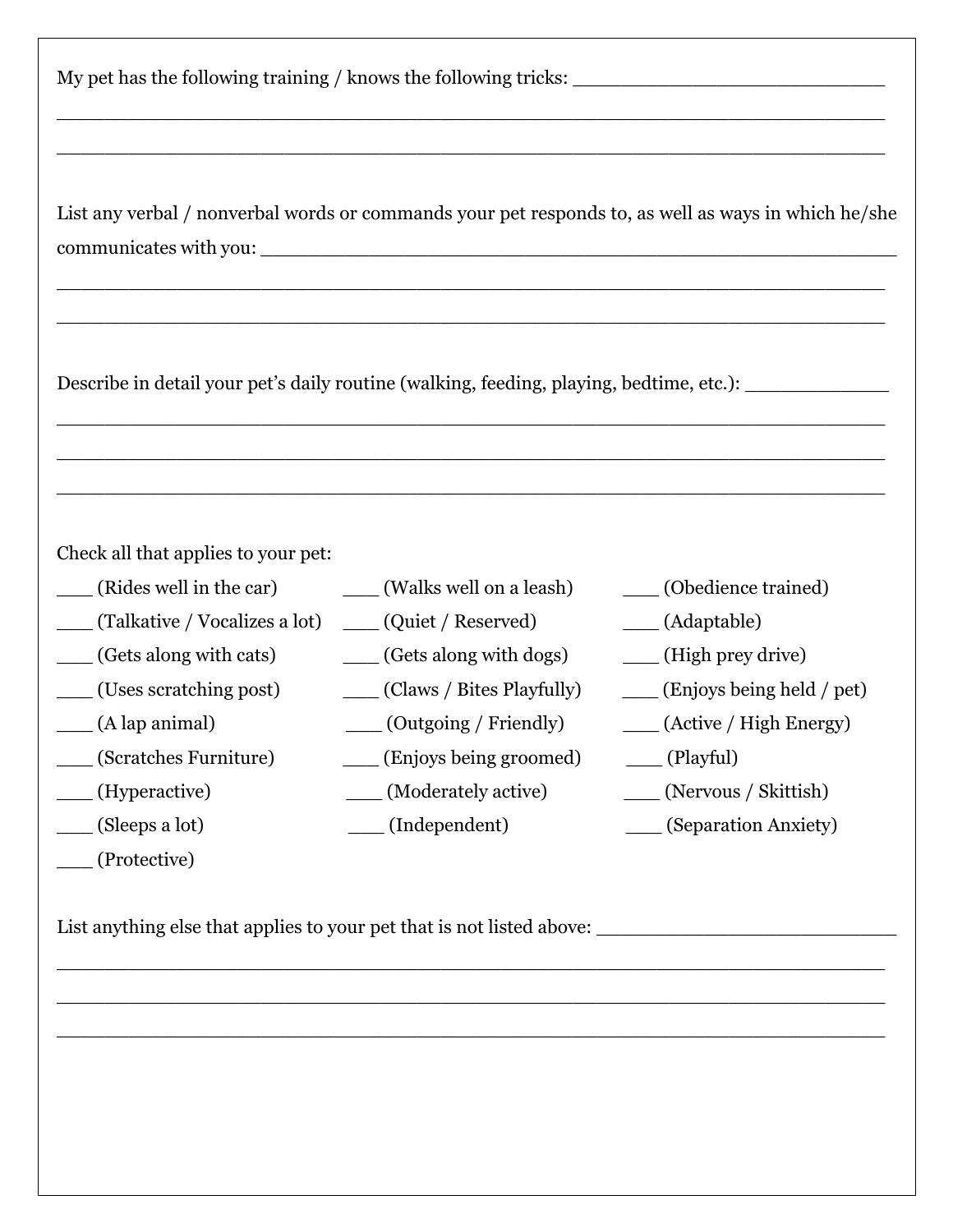| My pet likes / dislikes (check all that apply):<br><b>Men</b> (Likes) (Dislikes) (Neutral) (Not Sure)                                                                                                                         |
|-------------------------------------------------------------------------------------------------------------------------------------------------------------------------------------------------------------------------------|
| <b>Women</b> (Likes) (Dislikes) (Neutral) (Not Sure)                                                                                                                                                                          |
| <b>Children</b> (Likes) (Dislikes) (Neutral) (Not Sure)                                                                                                                                                                       |
| Cats (Likes) (Dislikes) (Neutral) (Not Sure)                                                                                                                                                                                  |
| <b>Dogs</b> (Likes) (Dislikes) (Neutral) (Not Sure)                                                                                                                                                                           |
| <b>Birds</b> (Likes) (Dislikes) (Neutral) (Not Sure)                                                                                                                                                                          |
| <b>Livestock</b> (Likes) (Dislikes) (Neutral) (Not Sure)                                                                                                                                                                      |
| Uniforms (Likes) (Dislikes) (Neutral) (Not Sure)                                                                                                                                                                              |
|                                                                                                                                                                                                                               |
| List any other likes, dislikes, fears, or triggers that applies to your pet and is not listed above:<br><u> 1989 - Johann Stoff, deutscher Stoff, der Stoff, der Stoff, der Stoff, der Stoff, der Stoff, der Stoff, der S</u> |
|                                                                                                                                                                                                                               |
|                                                                                                                                                                                                                               |
|                                                                                                                                                                                                                               |
|                                                                                                                                                                                                                               |
| Check all vaccinations your pet received in the past year: ___(Rabies) ___(Bordetella)                                                                                                                                        |
| (DHLP-P) (FDV) (FeLV) (FIP) (Pet is not current on vaccinations)                                                                                                                                                              |
| I wish to name MaxFund Inc. as my pet's guardian through the "Peace of Mind" Guardianship<br>Program.                                                                                                                         |